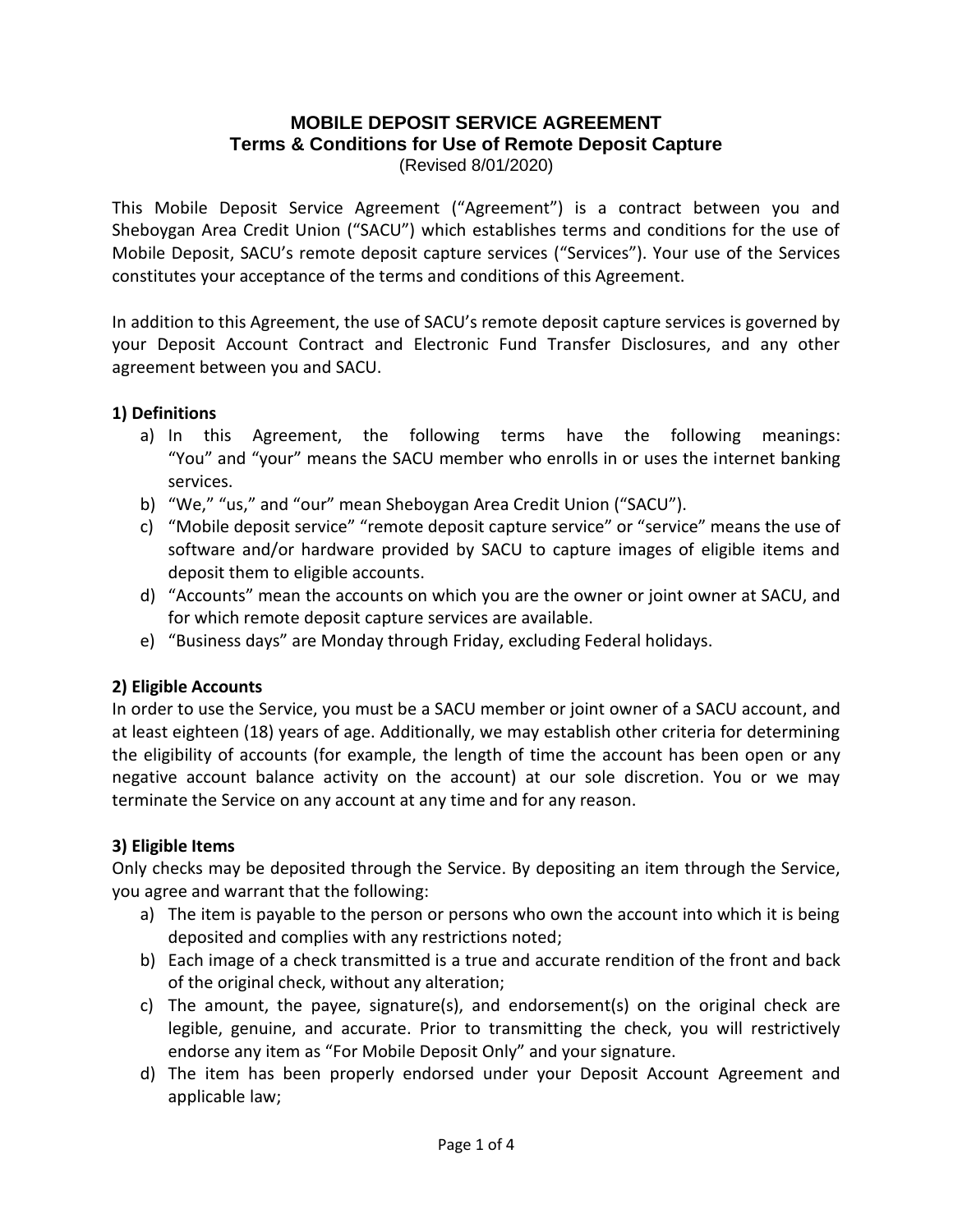- e) The item is not drawn on a financial institution located outside of the United States;
- f) The item is not a savings bond;
- g) The item is payable in United States currency;
- h) The item is not dated in the future or more than six (6) months prior to the date of deposit;
- i) The item has not been previously been presented for payment at SACU or to any other party;
- j) You do not know or believe the item to be fraudulent or unauthorized.

We may review or verify any item deposited through the Service, and we may reject an item for deposit for any reason without liability. If we reject an item through the remote deposit capture service, we may accept it through another channel (for example, at a SACU branch).

## **4) Endorsement and Procedures**

You agree to endorse all checks with "For Mobile Deposit Only" and then your signature. You agree to follow all other procedures and instructions for use of the Services as we may establish from time to time.

## **5) Image Quality**

We may determine, at our sole discretion, whether an image of an item submitted through the Service is of sufficient quality for acceptance and presentment.

## **6) Error Resolution**

You agree to immediately notify SACU of any suspected errors regarding items deposited through the Services right away, and in no event no later than 60 days after the applicable SACU account statement is sent. You agree that the deposit of an item through the Service is not an "Electronic Funds Transfer" under the federal Consumer Financial Protection Bureau's Regulation E.

## **7) Availability of Funds**

Subject to the other provisions of this Agreement, funds deposited through the Service will be available on the second (2nd) business day after the day of your deposit. If you make a deposit before 4:00 p.m. Central Time on a business day that we are open, we will consider that day to be the day of your deposit. However, if you make a deposit after 4:00 p.m. Central Time or on a day we are not open, we will consider that the deposit was made on the next business day we are open. We may make some or all of the funds deposited through the Service available sooner than the times described in this Paragraph, at our sole discretion.

You agree that items deposited through the Service are not subject to the funds availability of the Federal Reserve Board Regulation CC, and that we may delay the availability of funds deposited through the Service if we determine that the item is not eligible as described in *#3: Eligible Items* of this Agreement or that the item is over any deposit limit we may establish, or if we believe for any reason that the item may not be paid. We may request additional information from the member.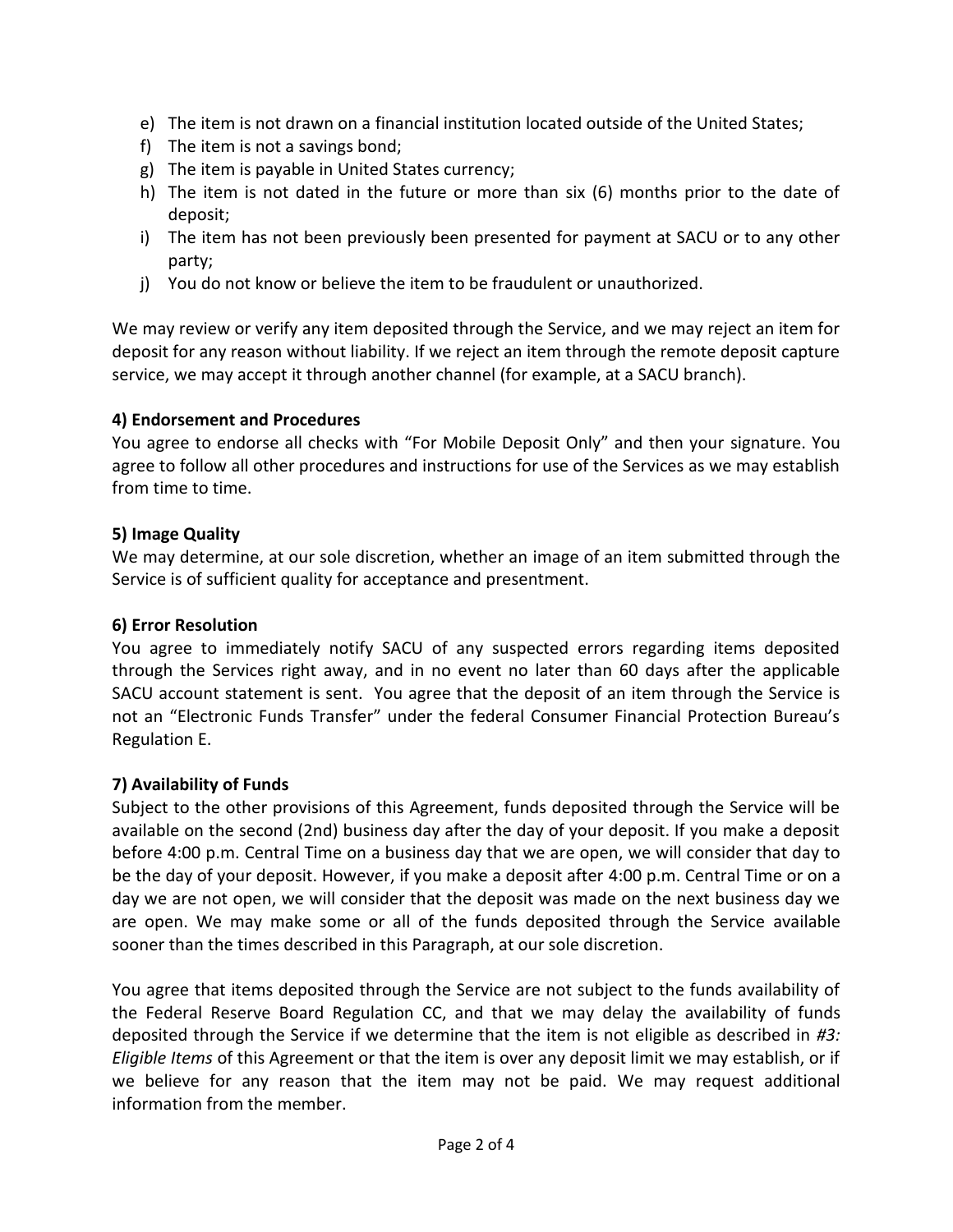## **8) Destruction of Original Items**

After you use the Service to deposit an item, you agree not to deposit the same item anywhere else or through any other channel. Upon receipt of a confirmation from SACU that we have received the image of an item and your check has been posted, you agree to prominently mark the item as "Deposited" or "VOID" along with the date on the face of the check. You agree to retain the item for fourteen (14) calendar days or longer if we request it, and then destroy the item or otherwise make it incapable of further deposit or presentment. You agree to be liable for the failure to destroy items as described in this Agreement, or if an item is deposited through the Service and the same item is later presented or deposited again.

## **9) Deposit Limits**

We will establish limits, such as the maximum dollar amount per item, per day, and maximum number of items or dollar amount per day, deposited through the Services. We may establish or change such limits at any time and without notice to you.

## **10) Hardware and Software.**

You agree to obtain and maintain, at your expense, compatible hardware and software as specified by SACU from time to time. SACU is not responsible for any third-party software you may need to use the Services. Any such software is accepted by you as is and is subject to the terms and conditions of the software agreement you enter directly with the third-party software provider at time of download and installation.

# **11) Indemnification**

You agree to be solely liable for the use or misuse of the Service, and you agree to indemnify, defend and hold us and any third-party provider of software, internet provider or services harmless from any legal action or claim asserted against us and/or third-party providers by any other party relating to your use of the Service and any claims, liabilities, damages, costs and expenses (including reasonable attorney fees) incurred by us and/or its third-party provider as a result of your use or misuse of the Service.

SACU is not responsible for any loss, injury or damages, whether direct, indirect, special or consequential, caused by the Internet Provider, any related software, including that of third parties or SACU's use of any of them or arising in any way from the installation, use, or maintenance of YOUR personal computer hardware, software, or other equipment. You agree to ensure your mobile device remains securely within your possession until the deposit has been completed or deleted. We are not responsible for any deposit information left on your mobile device and/or not transmitted or deleted from your mobile device.

# **12) Fraud and Termination**

We may terminate this Service at any sign of abuse or fraud. If fraud occurs, we may freeze all applicable accounts and remove them from the Service. We will also contact you. If you are no longer eligible for the Service, we may terminate the Service and provide you notice upon termination.